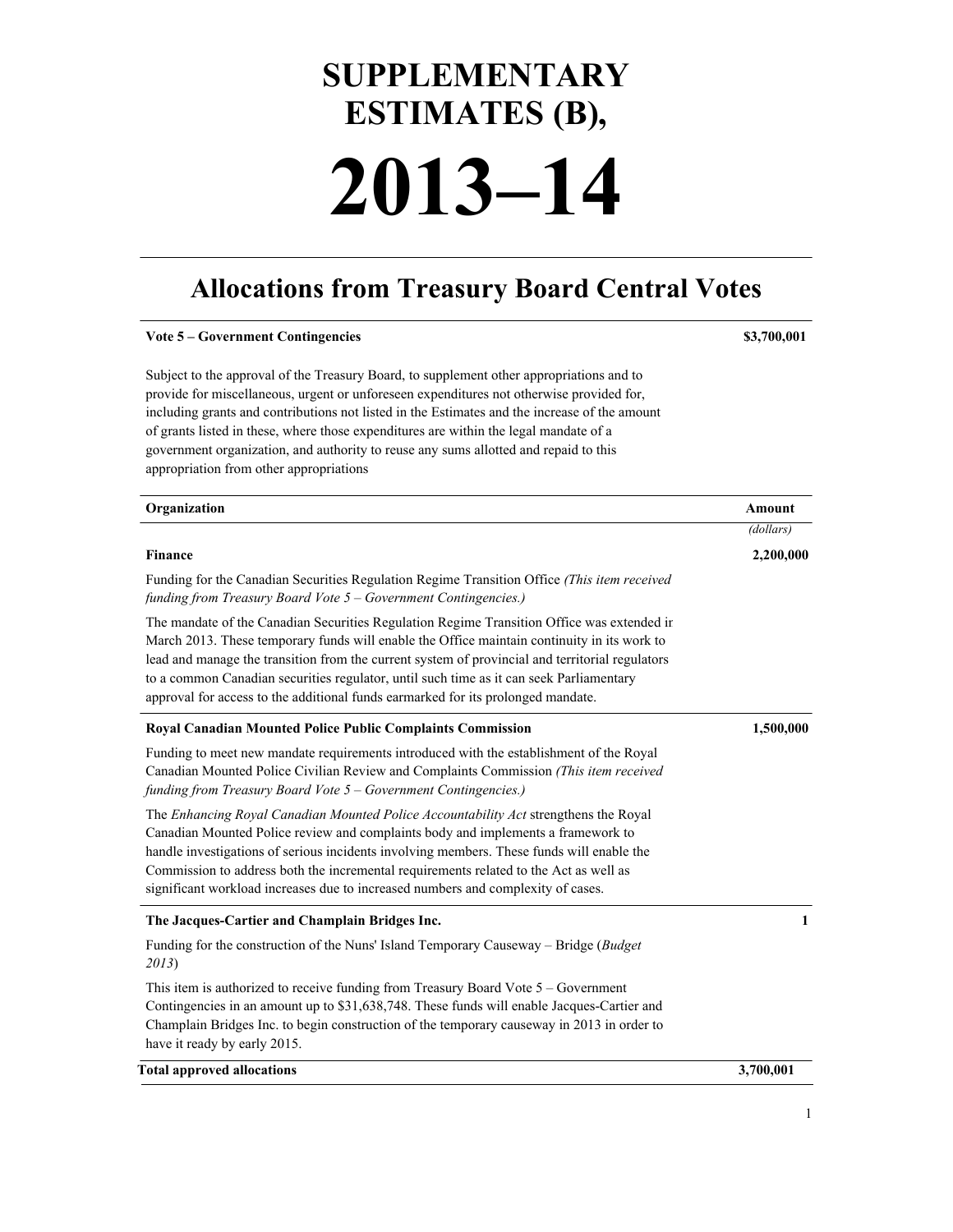## **Vote 10 – Government-Wide Initiatives \$1,100,000**

Subject to the approval of the Treasury Board, to supplement other appropriations in support of the implementation of strategic management initiatives in the public service of Canada

| Organization                                | Vote | Amount    |
|---------------------------------------------|------|-----------|
|                                             |      | (dollars) |
| <b>Public Works and Government Services</b> |      | 1,100,000 |
| <b>Total approved allocations</b>           |      | 1,100,000 |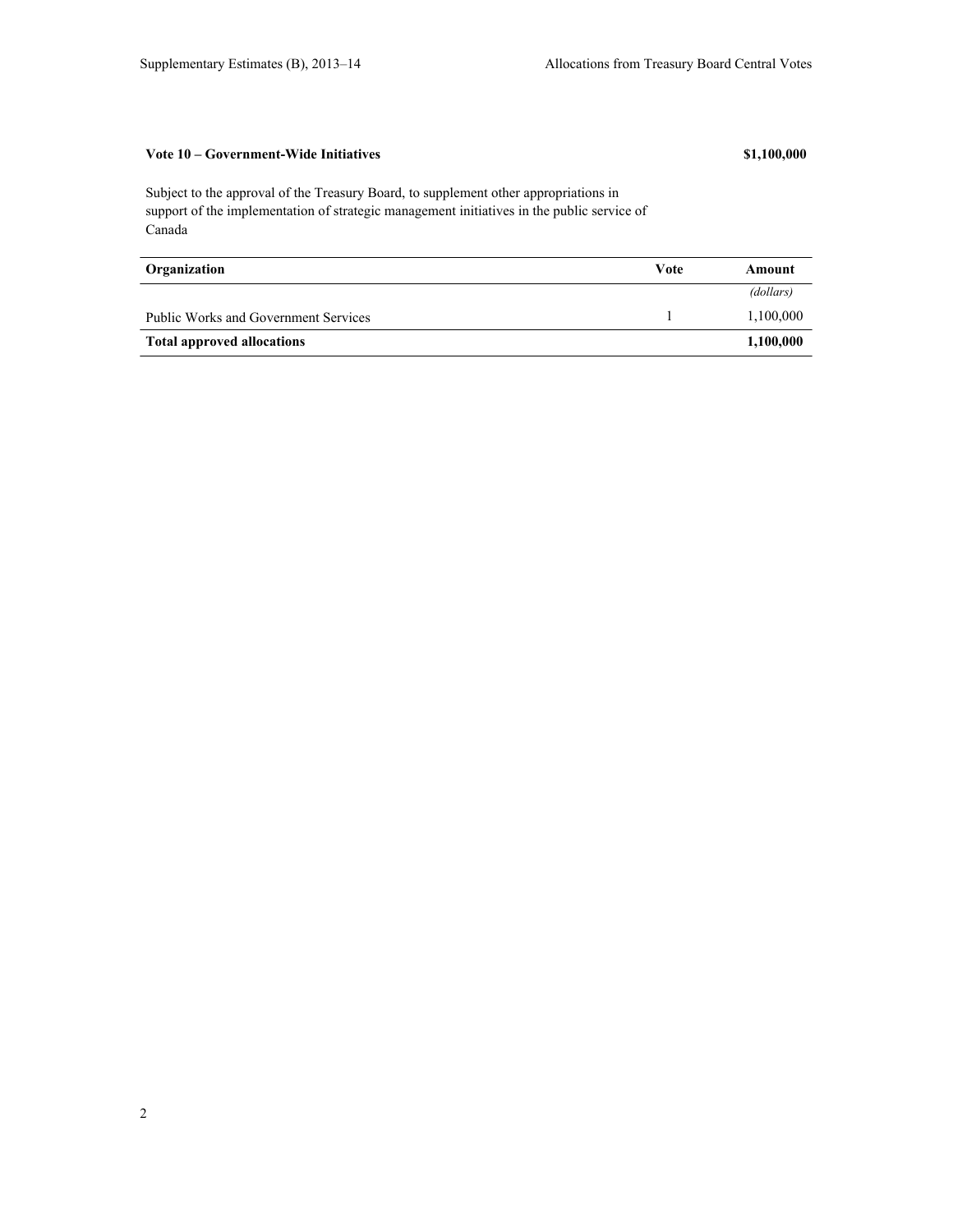#### **Vote 15 – Compensation Adjustments \$94,092,664**

Subject to the approval of the Treasury Board, to supplement other appropriations that may need to be partially or fully funded as a result of adjustments made to terms and conditions of service or employment of the federal public administration, including members of the Royal Canadian Mounted Police and the Canadian Forces, Governor in Council appointees and Crown corporations as defined in section 83 of the *Financial Administration Act*. Permanent allocations from TB Vote 15 will be given to organizations upon release of Supply for Supplementary Estimates (B), 2013–14.

| Organization                                                    | Vote         | Amount     |
|-----------------------------------------------------------------|--------------|------------|
|                                                                 |              | (dollars)  |
| Agriculture and Agri-Food                                       | $\mathbf{1}$ | 1,659,482  |
| Atlantic Canada Opportunities Agency                            | $\mathbf{1}$ | 355,987    |
| <b>Auditor General</b>                                          | 20           | 214,303    |
| Canada Border Services Agency                                   | 10           | 419,225    |
| Canada Council for the Arts                                     | 10           | 532,100    |
| Canada Industrial Relations Board                               | 10           | 65,661     |
| Canada Revenue Agency                                           | 1            | 5,061,029  |
| Canada School of Public Service                                 | 40           | 22,519     |
| Canadian Broadcasting Corporation                               | 15           | 18,699,152 |
| Canadian Centre for Occupational Health and Safety              | 20           | 125,078    |
| Canadian Commercial Corporation                                 | 20           | 172,664    |
| Canadian Dairy Commission                                       | 15           | 8,808      |
| Canadian Environmental Assessment Agency                        | 15           | 79,009     |
| Canadian Grain Commission                                       | 30           | 31,838     |
| Canadian Heritage                                               | 1            | 204,706    |
| Canadian Human Rights Commission                                | 10           | 222,664    |
| Canadian Human Rights Tribunal                                  | 15           | 21,031     |
| Canadian Institutes of Health Research                          | 15           | 13,996     |
| Canadian Intergovernmental Conference Secretariat               | 5            | 1,373      |
| Canadian International Trade Tribunal                           | 25           | 85,364     |
| Canadian Museum of Civilization                                 | 35           | 681,303    |
| Canadian Museum of Nature                                       | 45           | 292,192    |
| Canadian Polar Commission                                       | 25           | 3,814      |
| Canadian Radio-television and Telecommunications Commission     | 50           | 15,230     |
| Canadian Space Agency                                           | 25           | 106,602    |
| Canadian Tourism Commission                                     | 40           | 139,586    |
| Canadian Transportation Accident Investigation and Safety Board | 10           | 23,549     |
| <b>Canadian Transportation Agency</b>                           | 25           | 46,165     |
| Chief Electoral Officer                                         | 15           | 185,094    |
| Citizenship and Immigration                                     | $\mathbf{1}$ | 140,875    |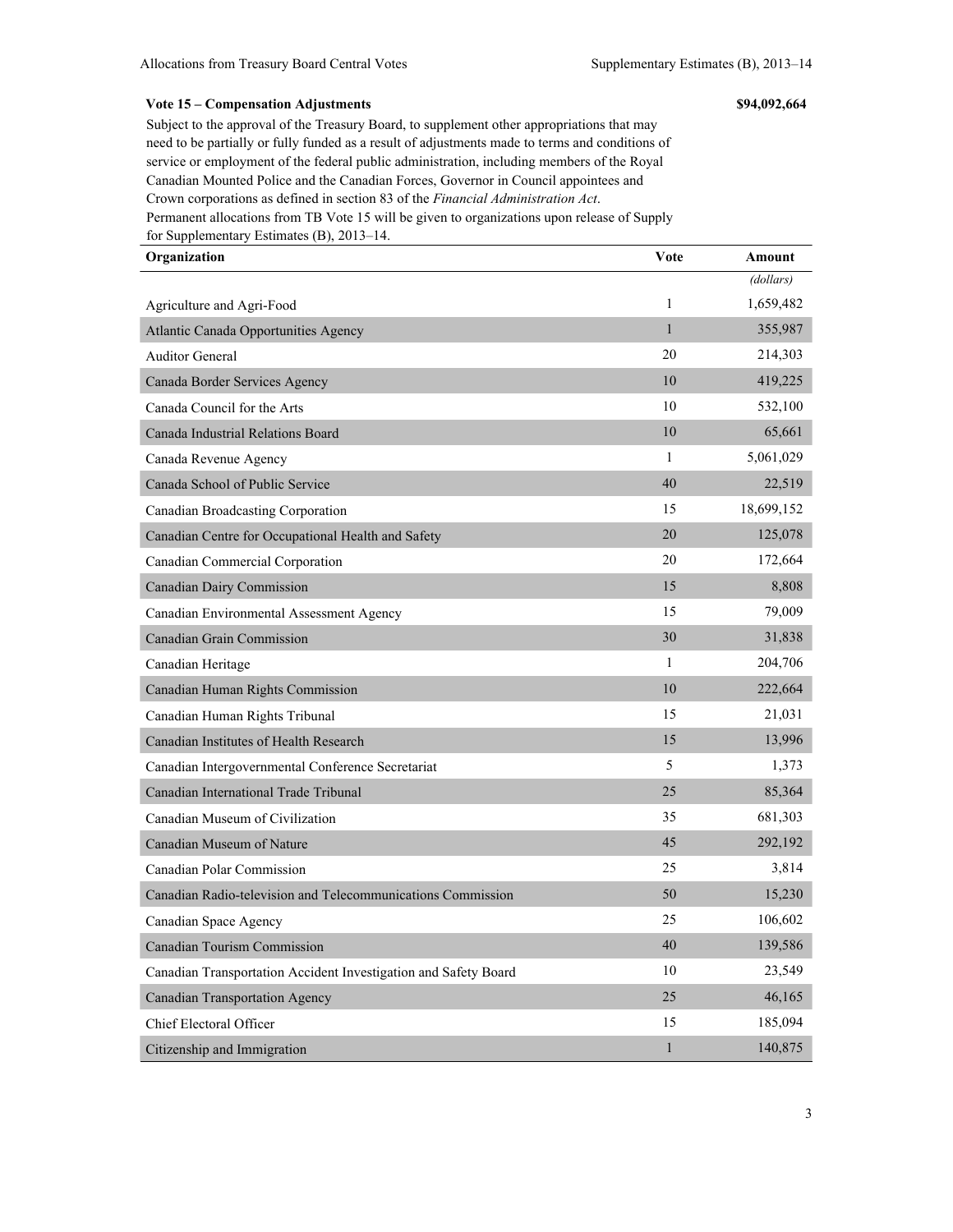| Organization                                                    | Vote         | Amount     |
|-----------------------------------------------------------------|--------------|------------|
|                                                                 |              | (dollars)  |
| Commissioner for Federal Judicial Affairs                       | 20           | 68,659     |
| Copyright Board                                                 | 45           | 355        |
| Correctional Service of Canada                                  | 25           | 224,231    |
| <b>Courts Administration Service</b>                            | 30           | 91,170     |
| Economic Development Agency of Canada for the Regions of Quebec | 1            | 227,377    |
| Environment                                                     | $\mathbf{1}$ | 2,087,125  |
| Federal Economic Development Agency for Southern Ontario        | 50           | 92,870     |
| Finance                                                         | $\mathbf{1}$ | 11,564     |
| <b>Fisheries and Oceans</b>                                     | 1            | 1,568,121  |
| <b>Fisheries and Oceans</b>                                     | 5            | 9,469      |
| Foreign Affairs, Trade and Development                          | 1            | 794,132    |
| Governor General                                                | 1            | 10,687     |
| Health                                                          | 1            | 6,358,854  |
| Human Resources and Skills Development                          | $\mathbf{1}$ | 184,800    |
| Immigration and Refugee Board                                   | 10           | 512,448    |
| Indian Affairs and Northern Development                         | $\mathbf{1}$ | 490,193    |
| Indian Residential Schools Truth and Reconciliation Commission  | 30           | 2,883      |
| Industry                                                        | 1            | 1,920,515  |
| <b>International Development Research Centre</b>                | 45           | 780,409    |
| International Joint Commission (Canadian Section)               | 50           | 17,859     |
| Justice                                                         | 1            | 15,489,654 |
| Library and Archives of Canada                                  | 55           | 573,892    |
| Military Grievances External Review Committee                   | 15           | 39,785     |
| Military Police Complaints Commission                           | 25           | 21,820     |
| National Arts Centre Corporation                                | 65           | 523,012    |
| National Battlefields Commission                                | 70           | 53,192     |
| National Capital Commission                                     | 55           | 213,781    |
| National Defence                                                | $\mathbf{1}$ | 8,662,239  |
| National Film Board                                             | 75           | 747,215    |
| National Gallery of Canada                                      | 80           | 344,603    |
| National Museum of Science and Technology                       | 90           | 370,854    |
| National Research Council of Canada                             | 60           | 1,592,342  |
| <b>Natural Resources</b>                                        | 1            | 1,376,855  |
| Office of Infrastructure of Canada                              | 21           | 29,647     |
| Office of the Commissioner of Lobbying                          | 45           | 15,983     |
| Office of the Commissioner of Official Languages                | 20           | 55,844     |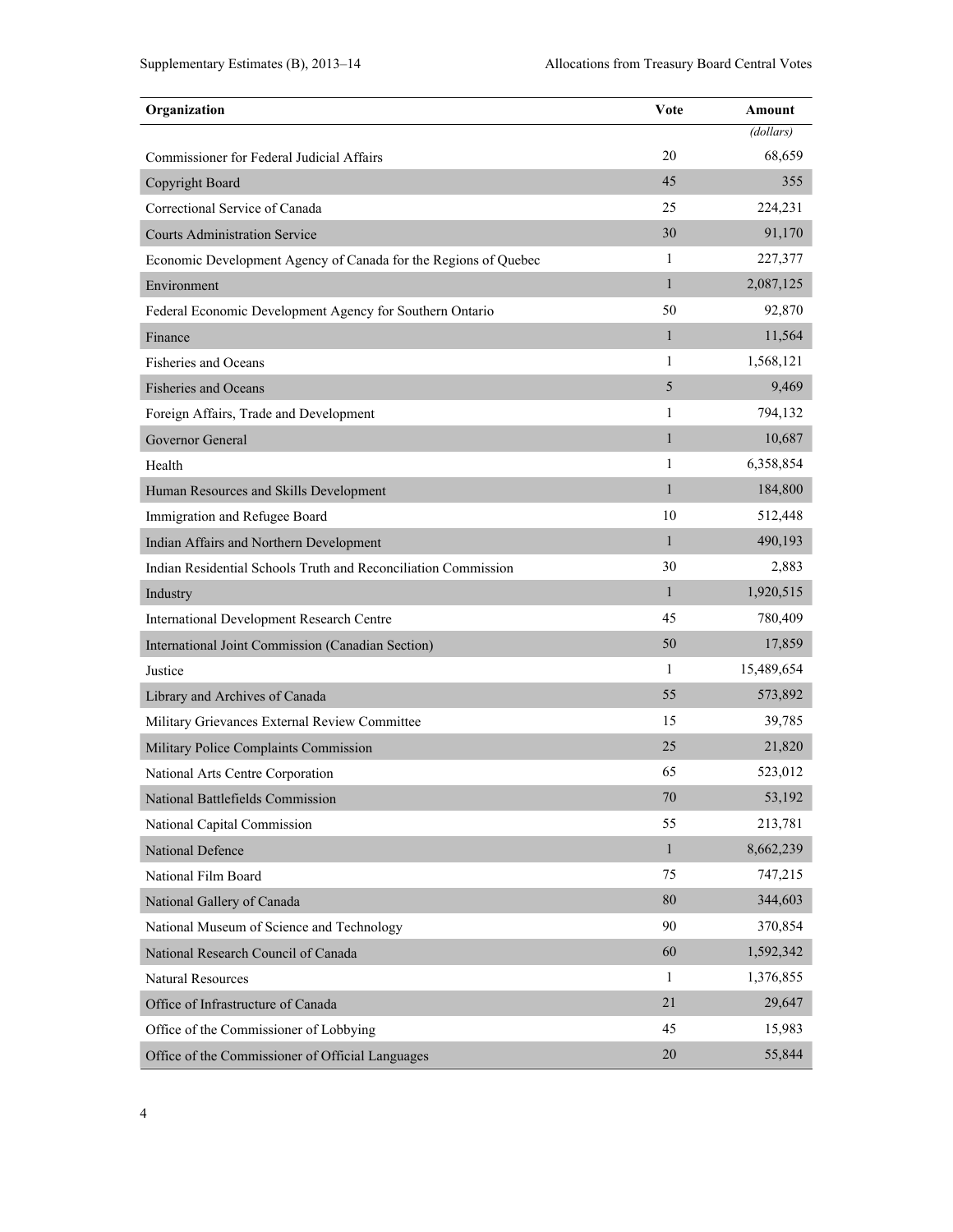| Organization                                                     | <b>Vote</b>  | Amount     |
|------------------------------------------------------------------|--------------|------------|
|                                                                  |              | (dollars)  |
| Office of the Communications Security Establishment Commissioner | 30           | 19,260     |
| Office of the Co-ordinator, Status of Women                      | 25           | 2,302      |
| Office of the Correctional Investigator                          | 40           | 5,635      |
| Office of the Director of Public Prosecutions                    | 35           | 4,926,113  |
| Office of the Public Sector Integrity Commissioner               | 50           | 41,252     |
| Office of the Superintendent of Financial Institutions           | 35           | 28,322     |
| Offices of the Information and Privacy Commissioners of Canada   | 40           | 49,427     |
| Offices of the Information and Privacy Commissioners of Canada   | 45           | 98,976     |
| Parks Canada Agency                                              | 20           | 4,705,806  |
| Parole Board of Canada                                           | 35           | 1,570      |
| Patented Medicine Prices Review Board                            | 40           | 47,865     |
| Privy Council                                                    | $\mathbf{1}$ | 37,923     |
| Public Health Agency of Canada                                   | 45           | 220,574    |
| Public Safety and Emergency Preparedness                         | $\mathbf{1}$ | 55,423     |
| <b>Public Service Commission</b>                                 | 95           | 35,160     |
| Public Service Labour Relations Board                            | 100          | 12,312     |
| Public Service Staffing Tribunal                                 | 105          | 40,865     |
| <b>Public Works and Government Services</b>                      | $\mathbf{1}$ | 2,358,937  |
| Registry of the Competition Tribunal                             | 85           | 14,497     |
| Registry of the Public Servants Disclosure Protection Tribunal   | 110          | 15,470     |
| Registry of the Specific Claims Tribunal                         | 35           | 806        |
| Royal Canadian Mounted Police                                    | 45           | 1,153,314  |
| Royal Canadian Mounted Police External Review Committee          | 60           | 25,894     |
| Royal Canadian Mounted Police Public Complaints Commission       | 65           | 14,545     |
| Security Intelligence Review Committee                           | 25           | 26,741     |
| <b>Shared Services Canada</b>                                    | 15           | 2,735,221  |
| <b>Statistics Canada</b>                                         | 105          | 604,952    |
| Supreme Court of Canada                                          | 50           | 290,533    |
| Telefilm Canada                                                  | 115          | 262,278    |
| Transport                                                        | $\mathbf{1}$ | 198,341    |
| <b>Treasury Board Secretariat</b>                                | 1            | 82,448     |
| <b>Veterans Affairs</b>                                          | $\mathbf{1}$ | 545,844    |
| Veterans Review and Appeal Board                                 | 10           | 41,052     |
| Western Economic Diversification                                 | $\mathbf{1}$ | 198,168    |
| <b>Total approved allocations</b>                                |              | 94,092,664 |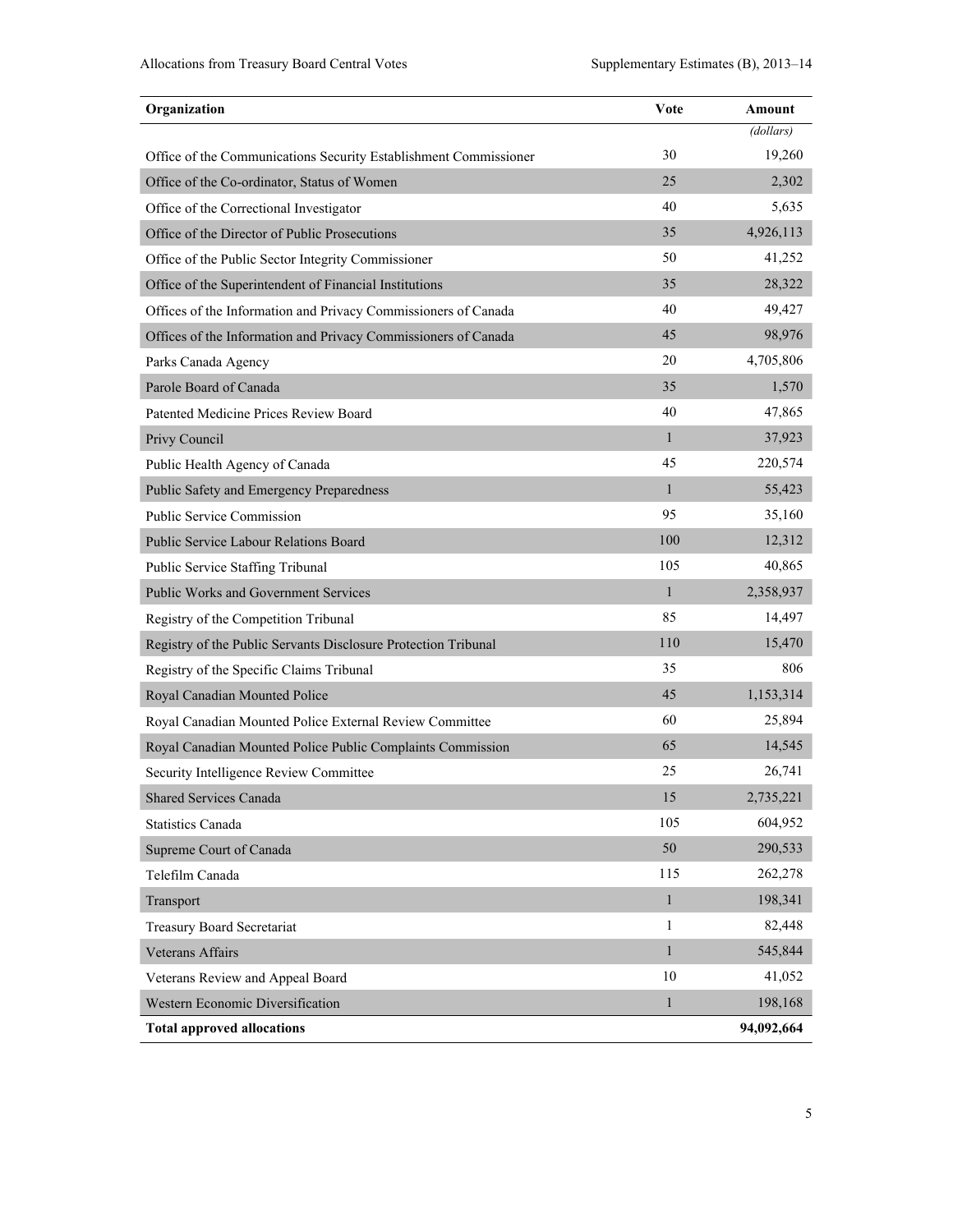## **Vote 25 – Operating Budget Carry Forward \$1,199,117,094**

Subject to the approval of the Treasury Board, to supplement other appropriations for the operating budget carry forward from the previous fiscal year

| Organization                                                    | Vote         | Amount       |
|-----------------------------------------------------------------|--------------|--------------|
|                                                                 |              | (dollars)    |
| Agriculture and Agri-Food                                       | 1            | 33,980,914   |
| Atlantic Canada Opportunities Agency                            | $\mathbf{1}$ | 3,716,868    |
| <b>Auditor General</b>                                          | 20           | 3,825,093    |
| Canada Industrial Relations Board                               | 10           | 571,214      |
| Canada School of Public Service                                 | 40           | 269,950      |
| Canadian Centre for Occupational Health and Safety              | 20           | 446,171      |
| Canadian Environmental Assessment Agency                        | 15           | 1,055,827    |
| Canadian Food Inspection Agency                                 | 11           | 26,791,557   |
| Canadian Heritage                                               | 1            | 6,993,706    |
| Canadian Human Rights Commission                                | 10           | 968,965      |
| Canadian Human Rights Tribunal                                  | 15           | 205,233      |
| Canadian Institutes of Health Research                          | 15           | 2,452,861    |
| Canadian International Trade Tribunal                           | 25           | 432,743      |
| Canadian Northern Economic Development Agency                   | 25           | 665,876      |
| Canadian Nuclear Safety Commission                              | 20           | 1,375,857    |
| <b>Canadian Polar Commission</b>                                | 25           | 7,904        |
| Canadian Radio-television and Telecommunications Commission     | 50           | 2,344,548    |
| Canadian Security Intelligence Service                          | 20           | 18,242,757   |
| Canadian Transportation Accident Investigation and Safety Board | 10           | 803,992      |
| <b>Canadian Transportation Agency</b>                           | 25           | 1,111,446    |
| Chief Electoral Officer                                         | 15           | 1,475,043    |
| Citizenship and Immigration                                     | $\mathbf{1}$ | 23,707,436   |
| Commissioner for Federal Judicial Affairs                       | 20           | 403,830      |
| <b>Commissioner for Federal Judicial Affairs</b>                | 25           | 75,449       |
| Communications Security Establishment                           | 20           | 17, 141, 422 |
| Correctional Service of Canada                                  | 25           | 115,263,581  |
| <b>Courts Administration Service</b>                            | 30           | 2,345,013    |
| Economic Development Agency of Canada for the Regions of Quebec | $\mathbf{1}$ | 2,158,435    |
| Environment                                                     | 1            | 39,071,283   |
| Federal Economic Development Agency for Southern Ontario        | 50           | 1,231,757    |
| Finance                                                         | $\mathbf{1}$ | 4,930,780    |
| Financial Transactions and Reports Analysis Centre of Canada    | 30           | 2,021,180    |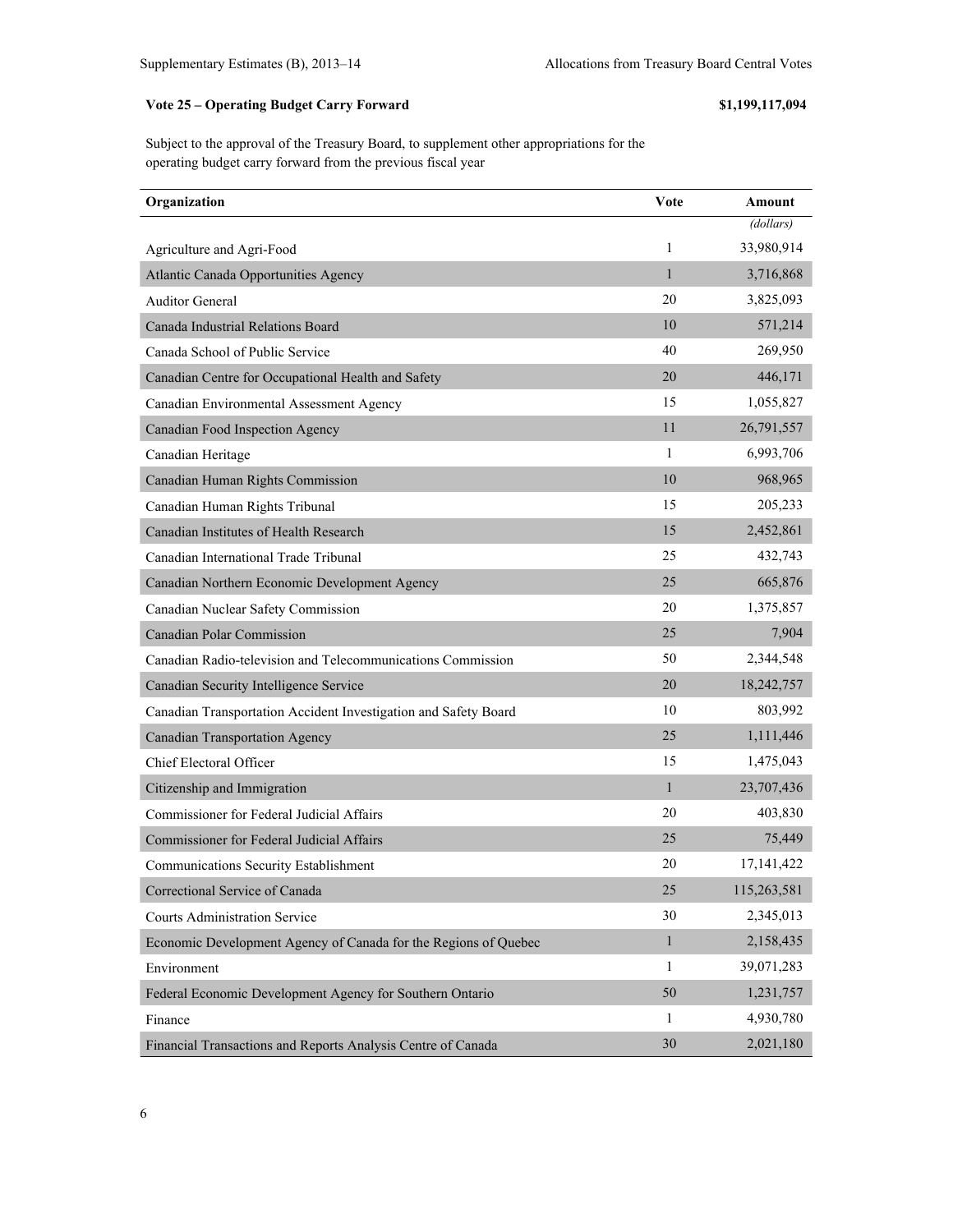| Organization                                                     | Vote         | Amount     |
|------------------------------------------------------------------|--------------|------------|
|                                                                  |              | (dollars)  |
| <b>Fisheries and Oceans</b>                                      | 1            | 56,731,632 |
| Foreign Affairs, Trade and Development                           | $\mathbf{1}$ | 75,523,145 |
| Governor General                                                 | 1            | 305,761    |
| Health                                                           | $\mathbf{1}$ | 93,897,821 |
| Human Resources and Skills Development                           | 1            | 29,488,508 |
| Immigration and Refugee Board                                    | 10           | 6,014,456  |
| Indian Affairs and Northern Development                          | 1            | 36,144,686 |
| Indian Residential Schools Truth and Reconciliation Commission   | 30           | 3,300,152  |
| Industry                                                         | $\mathbf{1}$ | 19,928,766 |
| International Joint Commission (Canadian Section)                | 50           | 302,206    |
| Justice                                                          | 1            | 24,581,251 |
| Library and Archives of Canada                                   | 55           | 4,295,973  |
| Military Grievances External Review Committee                    | 15           | 303,104    |
| Military Police Complaints Commission                            | 25           | 160,447    |
| National Battlefields Commission                                 | 70           | 357,323    |
| National Defence                                                 | 1            | 80,000,000 |
| National Energy Board                                            | 25           | 1,033,330  |
| National Film Board                                              | 75           | 2,103,510  |
| National Research Council of Canada                              | 60           | 265,693    |
| <b>Natural Resources</b>                                         | 1            | 37,501,018 |
| Natural Sciences and Engineering Research Council                | 75           | 2,117,864  |
| Office of Infrastructure of Canada                               | 21           | 2,750,292  |
| Office of the Commissioner of Lobbying                           | 45           | 172,034    |
| Office of the Commissioner of Official Languages                 | 20           | 907,543    |
| Office of the Communications Security Establishment Commissioner | 30           | 98,526     |
| Office of the Co-ordinator, Status of Women                      | 25           | 462,303    |
| Office of the Correctional Investigator                          | 40           | 204,668    |
| Office of the Director of Public Prosecutions                    | 35           | 6,960,708  |
| Office of the Public Sector Integrity Commissioner               | 50           | 254,650    |
| Offices of the Information and Privacy Commissioners of Canada   | 40           | 441,998    |
| Offices of the Information and Privacy Commissioners of Canada   | 45           | 725,216    |
| Parole Board of Canada                                           | 35           | 2,277,519  |
| Patented Medicine Prices Review Board                            | 40           | 383,981    |
| Privy Council                                                    | $\mathbf{1}$ | 5,534,399  |
| Public Health Agency of Canada                                   | 45           | 17,350,061 |
| Public Safety and Emergency Preparedness                         | $\mathbf{1}$ | 3,856,275  |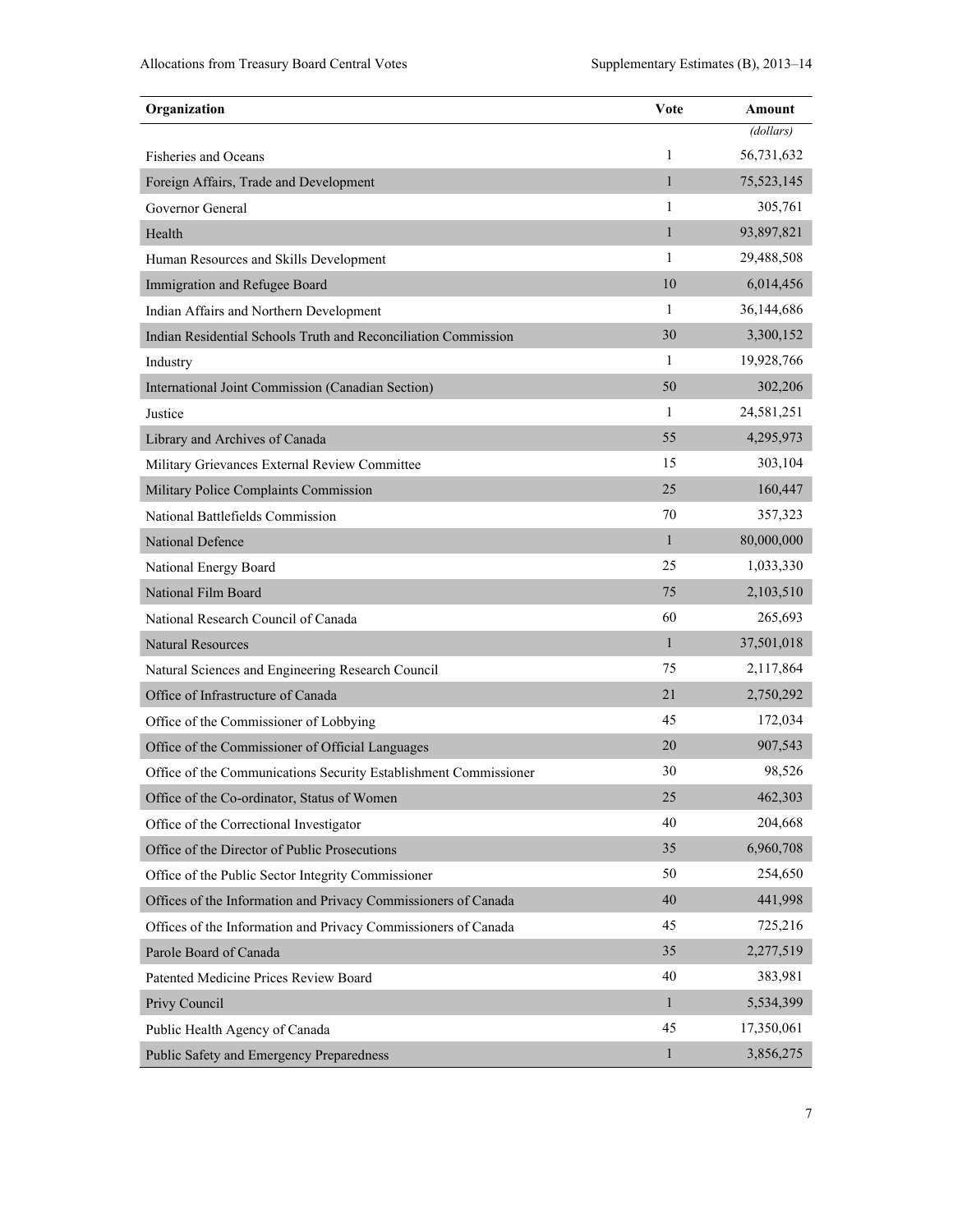| Organization                                                   | Vote         | Amount        |
|----------------------------------------------------------------|--------------|---------------|
|                                                                |              | (dollars)     |
| <b>Public Service Commission</b>                               | 95           | 4,654,617     |
| Public Service Labour Relations Board                          | 100          | 628,316       |
| Public Service Staffing Tribunal                               | 105          | 234,595       |
| <b>Public Works and Government Services</b>                    | $\mathbf{1}$ | 40,434,412    |
| Registry of the Competition Tribunal                           | 85           | 108,039       |
| Registry of the Public Servants Disclosure Protection Tribunal | 110          | 82,200        |
| Registry of the Specific Claims Tribunal                       | 35           | 132,242       |
| Royal Canadian Mounted Police                                  | 45           | 154,334,980   |
| Royal Canadian Mounted Police External Review Committee        | 60           | 41,678        |
| Royal Canadian Mounted Police Public Complaints Commission     | 65           | 241,204       |
| Security Intelligence Review Committee                         | 25           | 112,032       |
| <b>Shared Services Canada</b>                                  | 15           | 83,663,522    |
| Social Sciences and Humanities Research Council                | 90           | 972,642       |
| <b>Statistics Canada</b>                                       | 105          | 23,843,614    |
| Supreme Court of Canada                                        | 50           | 554,732       |
| Transport                                                      | $\mathbf{1}$ | 31,815,481    |
| Transportation Appeal Tribunal of Canada                       | 55           | 64,245        |
| <b>Treasury Board Secretariat</b>                              | $\mathbf{1}$ | 11,861,337    |
| <b>Veterans Affairs</b>                                        | 1            | 9,911,896     |
| Veterans Review and Appeal Board                               | 10           | 438,663       |
| Western Economic Diversification                               | 1            | 2,161,137     |
| <b>Total approved allocations</b>                              |              | 1,199,117,094 |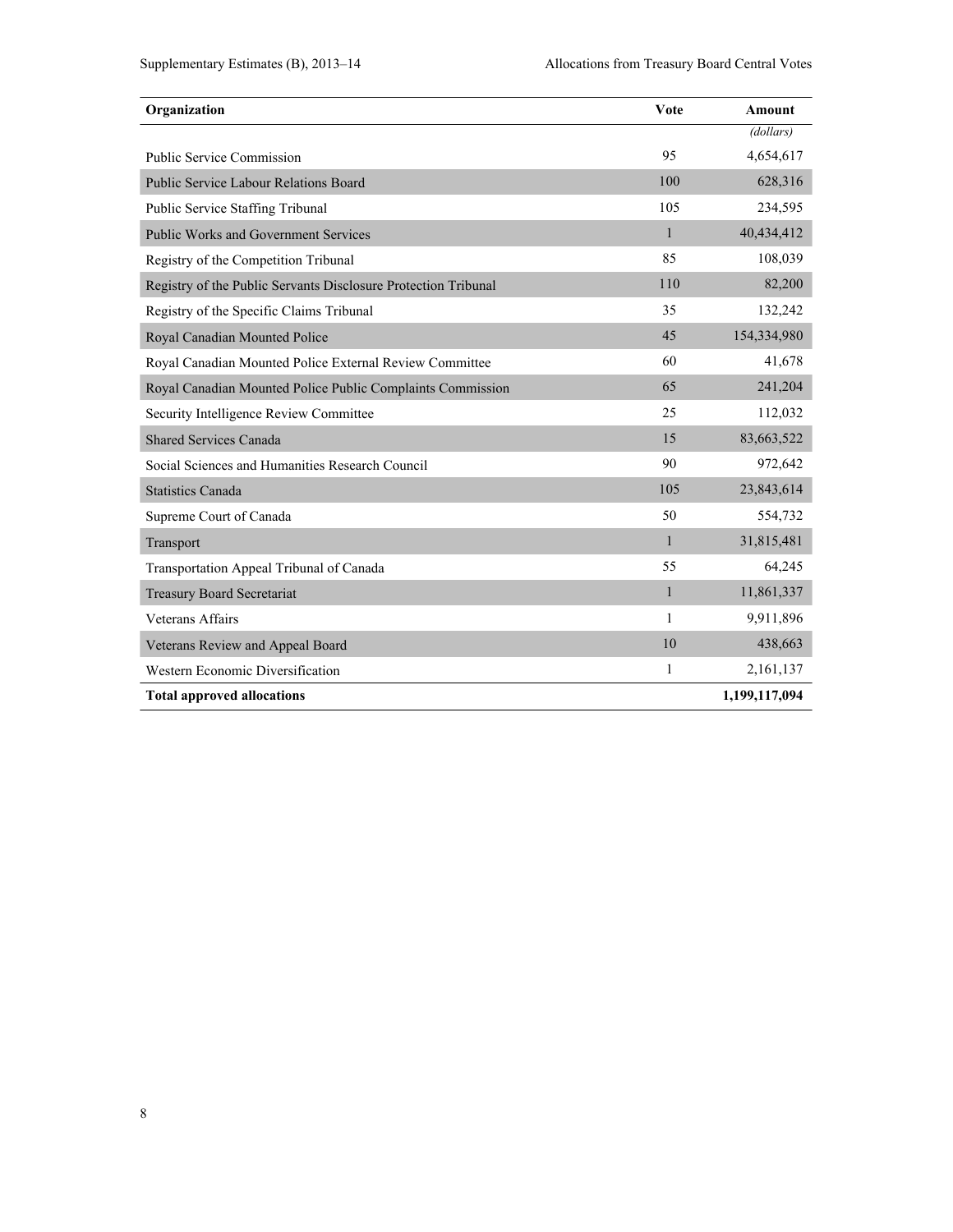#### **Vote 30 – Paylist Requirements \$68,426,329**

Subject to the approval of the Treasury Board, to supplement other appropriations for requirements related to parental and maternity allowances, entitlements on cessation of service or employment and adjustments made to terms and conditions of service or employment of the federal public administration including members of the Royal Canadian Mounted Police and the Canadian Forces, where these have not been provided from Vote 15, Compensation Adjustments

| Organization                                             | <b>Vote</b> | Amount     |
|----------------------------------------------------------|-------------|------------|
|                                                          |             | (dollars)  |
| Canadian Institutes of Health Research                   | 15          | 473,910    |
| Canadian International Development Agency                | 25          | 2,639,411  |
| Canadian Museum of Nature                                | 45          | 558,663    |
| Canadian Transportation Agency                           | 25          | 868,256    |
| Correctional Service of Canada                           | 25          | 13,883,700 |
| Federal Economic Development Agency for Southern Ontario | 50          | 1,137,707  |
| Health                                                   | 1           | 15,256,408 |
| International Joint Commission (Canadian Section)        | 50          | 233,130    |
| Justice                                                  | 1           | 23,052,135 |
| National Capital Commission                              | 55          | 4,962,002  |
| National Film Board                                      | 75          | 1,327,843  |
| <b>Public Safety and Emergency Preparedness</b>          | 1           | 3,550,056  |
| Royal Canadian Mounted Police External Review Committee  | 60          | 24,150     |
| Supreme Court of Canada                                  | 50          | 458,958    |
| <b>Total approved allocations</b>                        |             | 68,426,329 |